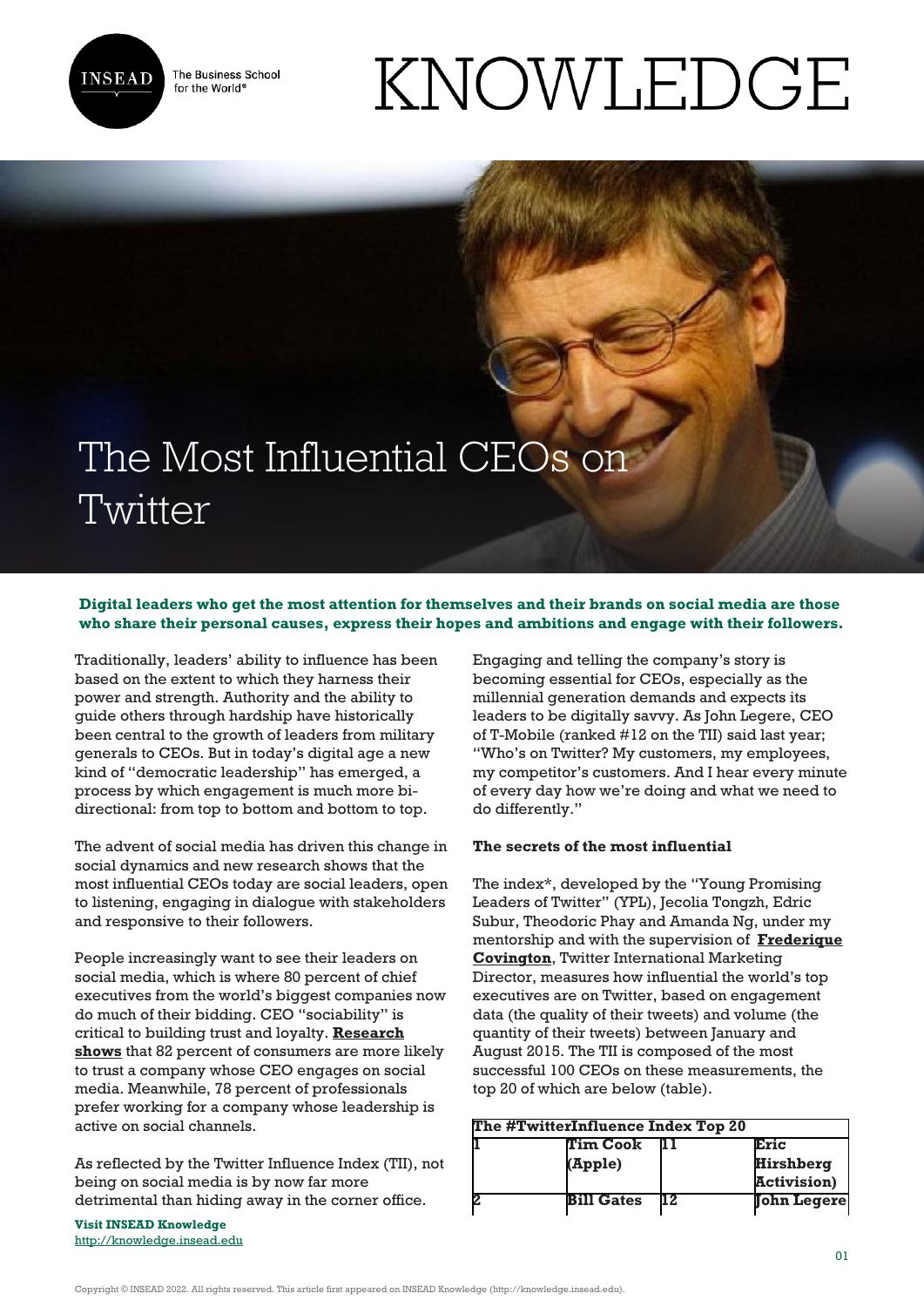| 3               | Elon Musk             | 13 | Teff Immelt        |
|-----------------|-----------------------|----|--------------------|
|                 | (Tesla                |    | (GE)               |
|                 | Motors)               |    |                    |
| 4               | Donald                | 14 | Kaifu Lee          |
|                 | Trump                 |    | <b>Innovation</b>  |
|                 |                       |    | Works)             |
| 5               | <b>Richard</b>        | 15 | Yuanqing           |
|                 | Branson               |    | Yang               |
|                 | (Virgin)              |    | (Lenovo)           |
| 6               | Rupert                | 16 | Tony               |
|                 | Murdoch               |    | <b>Fernandes</b>   |
|                 | (21 <sup>st</sup>     |    | (AirAsia)          |
|                 | Century               |    |                    |
|                 | Fox)                  |    |                    |
| 7               | <b>Aaron Levie 17</b> |    | <b>Assaad</b>      |
|                 | (Box)                 |    | <b>Razzouk</b> (Si |
|                 |                       |    | ndicatum)          |
| 8               | Āsh                   | 18 | <b>Anand</b>       |
|                 | <b>Ashutosh</b>       |    | Mahindra           |
|                 | (Actifio)             |    | (Mahindra)         |
| 9               | Satya                 | 19 | Marissa            |
|                 | Nadella               |    | <b>Mayer</b>       |
|                 | (Microsoft)           |    | (Yahoo)            |
| $\overline{10}$ | Brian                 | 20 | <b>Kevin Rose</b>  |
|                 | <b>Chesky</b>         |    | (Google            |
|                 | (Airbnb)              |    | Ventures)          |

Looking at the top five, it's clear from the leader, Tim Cook, that less is more. Cook tweeted only 50 times during the study period, but he garnered almost 2,000 retweets per tweet (high quality engagement). Cook's tweets are short and typically personal. He tweets about customers, thanks his staff for big launches and even trumpets causes (LGBT rights).

The case of Bill Gates, who has around 15 times the followers of Cook but only gets half the retweets, tells us two things: the secret is in the quality not the quantity of your tweets, and the same applies to followers. Gates is high on the index because of the popularity of his humanitarian work and his hopeful updates on causes such as disease cures or the progress of women.

Elon Musk epitomises the hip and happening. Through his short teasers, such as "it's time", he speaks the language of his followers and inspires them with his ambition. His tweets embody his values, attitude and passion for "innovations now".

Richard Branson stands out for his humility. He regularly shares tips and even stories of personal failure from his younger days, sharing lessons and experiences for the benefit of all.

The personal nature of the top CEOs matters. A comparison of CEO engagement against that of their companies, showed that a CEO's personal handle (their Twitter name) has significantly more influence

**Visit INSEAD Knowledge** <http://knowledge.insead.edu>